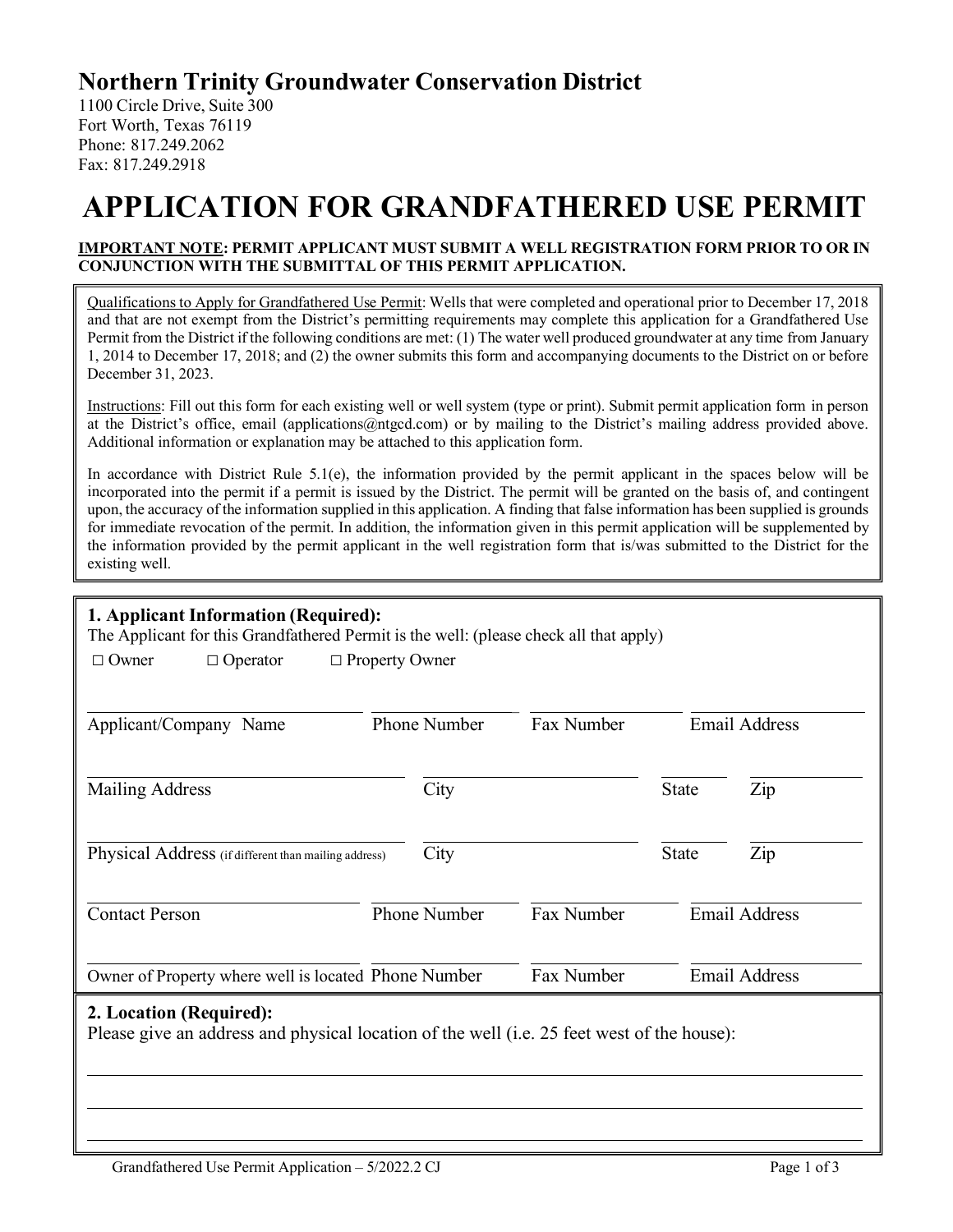| 3. Legal Description (Required):                               |                                                                                                                                                                                                                                                                                                                         |  |  |
|----------------------------------------------------------------|-------------------------------------------------------------------------------------------------------------------------------------------------------------------------------------------------------------------------------------------------------------------------------------------------------------------------|--|--|
| <b>Survey Name</b>                                             | <b>Abstract Number</b>                                                                                                                                                                                                                                                                                                  |  |  |
|                                                                | (please provide attachments if available)                                                                                                                                                                                                                                                                               |  |  |
| Latitude                                                       | Longitude                                                                                                                                                                                                                                                                                                               |  |  |
| 4. Well Information (Required):                                | District Registration Number: N-<br>Owner's Well Name:<br>Has the existing well listed in this permit application produced groundwater between January 1, 2014                                                                                                                                                          |  |  |
|                                                                | and December 17, 2018? $\square$ Yes $\square$ No Year in which the well was drilled:                                                                                                                                                                                                                                   |  |  |
|                                                                | Purpose for which the well was originally drilled: ______________________________                                                                                                                                                                                                                                       |  |  |
|                                                                | All purposes for which water produced from the well was used between January 1, 2014 and December                                                                                                                                                                                                                       |  |  |
|                                                                | Maximum Grandfathered Use of the well/well system (largest amount of groundwater used on an<br>annual basis between January 1, 2014 and December 17, 2018):                                                                                                                                                             |  |  |
| (Indicate in gallons per year)                                 |                                                                                                                                                                                                                                                                                                                         |  |  |
|                                                                | Calendar year in which such groundwater production occurred: ____________________                                                                                                                                                                                                                                       |  |  |
|                                                                | *If well was not completed and operational for an entire calendar year during this period, please provide<br>the amount of groundwater that the Applicant would have produced and put to beneficial use had the<br>well been completed and operational for an entire calendar year: ___________________________________ |  |  |
| (Indicate in gallons per year)                                 | Quantity of water to be produced in the future by this well annually: _____________________________                                                                                                                                                                                                                     |  |  |
|                                                                | Purpose for which water produced from well is currently used:                                                                                                                                                                                                                                                           |  |  |
|                                                                | If multiple purposes of use, please indicate the amount of water that is used for each purpose:                                                                                                                                                                                                                         |  |  |
|                                                                |                                                                                                                                                                                                                                                                                                                         |  |  |
|                                                                | Estimated rate at which water will be withdrawn from well (in gallons per minute): _________________                                                                                                                                                                                                                    |  |  |
|                                                                |                                                                                                                                                                                                                                                                                                                         |  |  |
| Method of withdrawal from well/type of pump:<br>$\Box$ Turbine |                                                                                                                                                                                                                                                                                                                         |  |  |
|                                                                |                                                                                                                                                                                                                                                                                                                         |  |  |
|                                                                | Size of well (inside diameter of the column pipe and diameter of the well casing): ___________________________                                                                                                                                                                                                          |  |  |
| $\Box$ Temporary/short-term use                                | Duration of time water is expected to be put to beneficial use under the permit:<br>$\Box$ Seasonal use<br>$\Box$ Continual use                                                                                                                                                                                         |  |  |
|                                                                | Is the Applicant a retail public utility as defined by Texas Water Code sec. 13.002? $\Box$ Yes<br>$\Box$ No                                                                                                                                                                                                            |  |  |
|                                                                | If YES, list subdivision(s), CCN service area, or the governmental entity boundaries the existing well                                                                                                                                                                                                                  |  |  |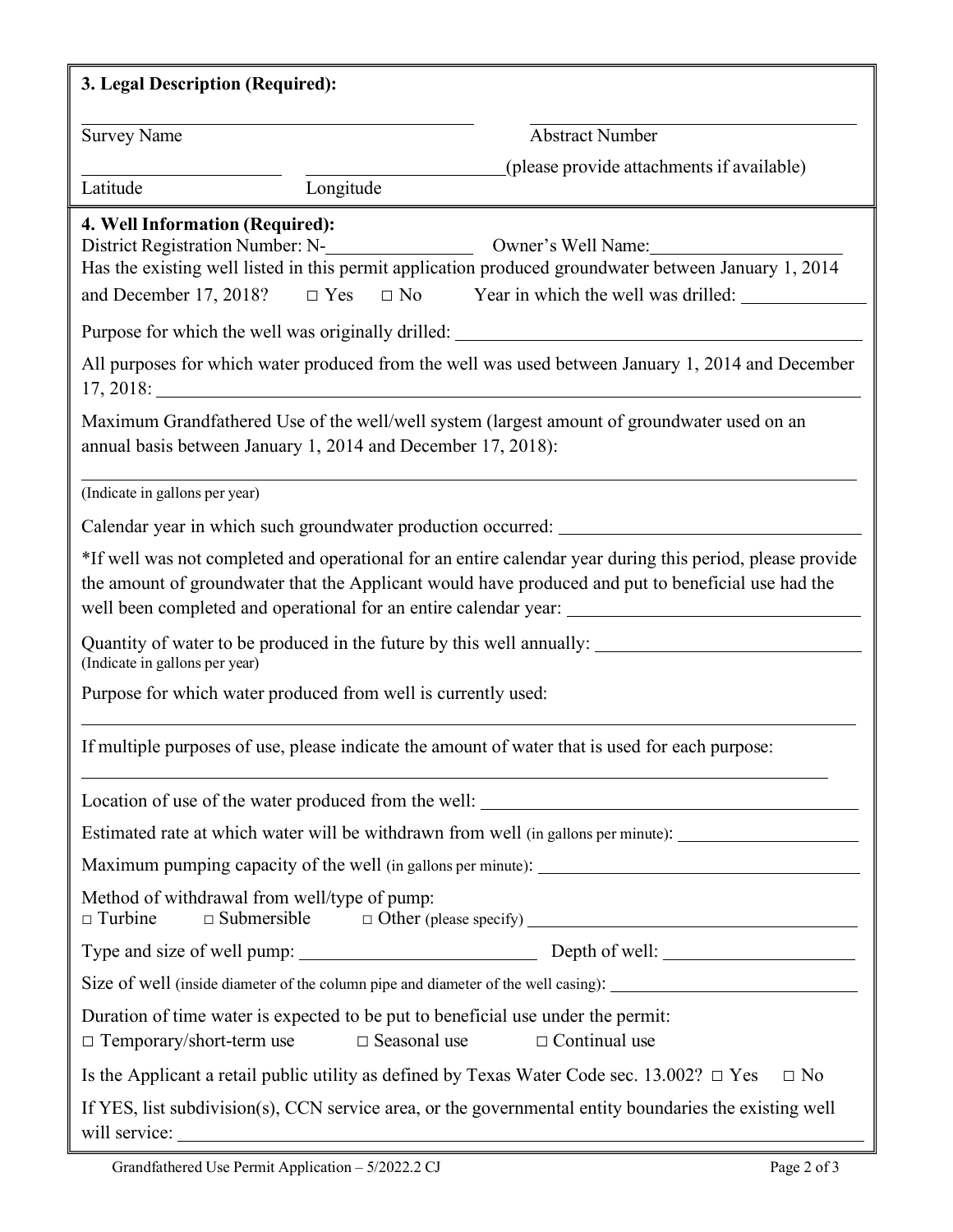### **Well Information Continued:**

Will the groundwater withdrawn from the well be resold, leased, or otherwise transferred to others?

 $\Box$  Yes  $\Box$  No

If YES, please provide the location to which the groundwater will be delivered:

Purpose of use:

#### **5. Additional Requested Documentation/Attachments to this Application:**

The following documentation and attachments must accompany this application in order for the application to be considered administratively complete:

- A. If the well owner/operator is different than the owner of the property on which the well is located, attach documentation establishing the authority to operate the well for the proposed use;
- B. A location map showing the well location and all wells in existence within a quarter (1/4) mile radius of the location of the well. (If possible, please provide location map on a 7.5 minute United States Department of Interior Topographic Map and/or provide the latitude and longitude coordinates of the well location as measured by a calibrated GPS instrument);
- C. Evidence/documentation to support the Maximum Grandfathered Use of the well or well system indicated above or please attach a statement as to why such evidence/documentation cannot be provided to the District;
- D. If available, a legal description, such as survey information, maps, and/or metes and bounds descriptions, of the tract of land on which the well or well system is located;
- E. A water conservation plan or sign here as a declaration that the applicant will comply with the District's Management Plan: (Applicant's signature);
- F. A drought contingency plan if the applicant is required to prepare a drought contingency plan by other law;
- G. If water is to be sold, leased, or transferred to others, whether inside or outside the District, attach legal documents establishing the right for the water to be sold, leased, or transferred, including but not limited to any contract for the sale, lease, or transfer of water;
- H. Proof that notice was sent to all landowners and all well owners of existing registered or permitted wells within the distance radius approved for well spacing of the well(s) that are the subject of this application. Notice provided to landowners and well owners must meet the requirements in District Rule 5.3(c)-(d).

A SAMPLE NOTICE IS ATTACHED AT THE END OF THIS APPLICATION FORM. PLEASE RETYPE AND DO NOT MAIL OUT WITHOUT FILLING IN THE BLANKS IN THE SAMPLE NOTICE.

**I hereby swear or certify that the information in this permit application is true and accurate to the best of my knowledge and belief.**

| <b>Signature of Well Owner or Agent</b>    | Date                                                  |
|--------------------------------------------|-------------------------------------------------------|
| <b>Printed Name</b>                        | <b>Title</b>                                          |
|                                            | <b>District to Complete:</b>                          |
|                                            | Grandfathered Use Permit Number: Public Hearing Date: |
| Application: $\Box$ approved $\Box$ denied | Initial:<br>Date:                                     |
| NTGCD Well Number:                         | Date Permit Issued:                                   |